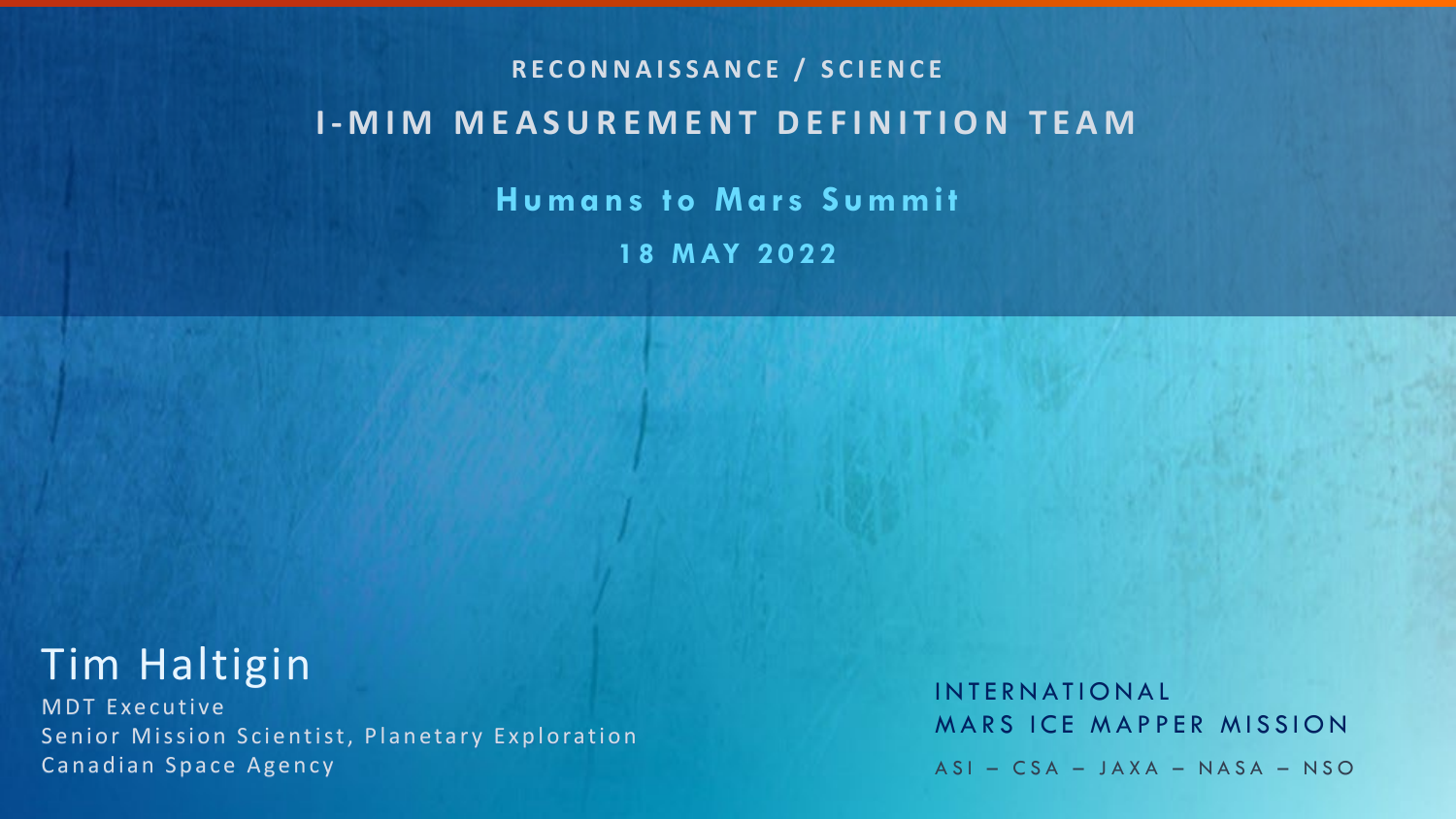**MEASUREMENT DEFINITION TEAM**

I-MIM: An International Approach to Mapping Ice on Mars

- Many agencies have similar goals for both human exploration and science in their strategic plans related to ice for ISRU, and for the search for life and the geologic and climate history of Mars
- Highly leveraged cost-sharing partnership for affordability and achievability in the next decade



**5 I-MIM MDT Space Agency Partners**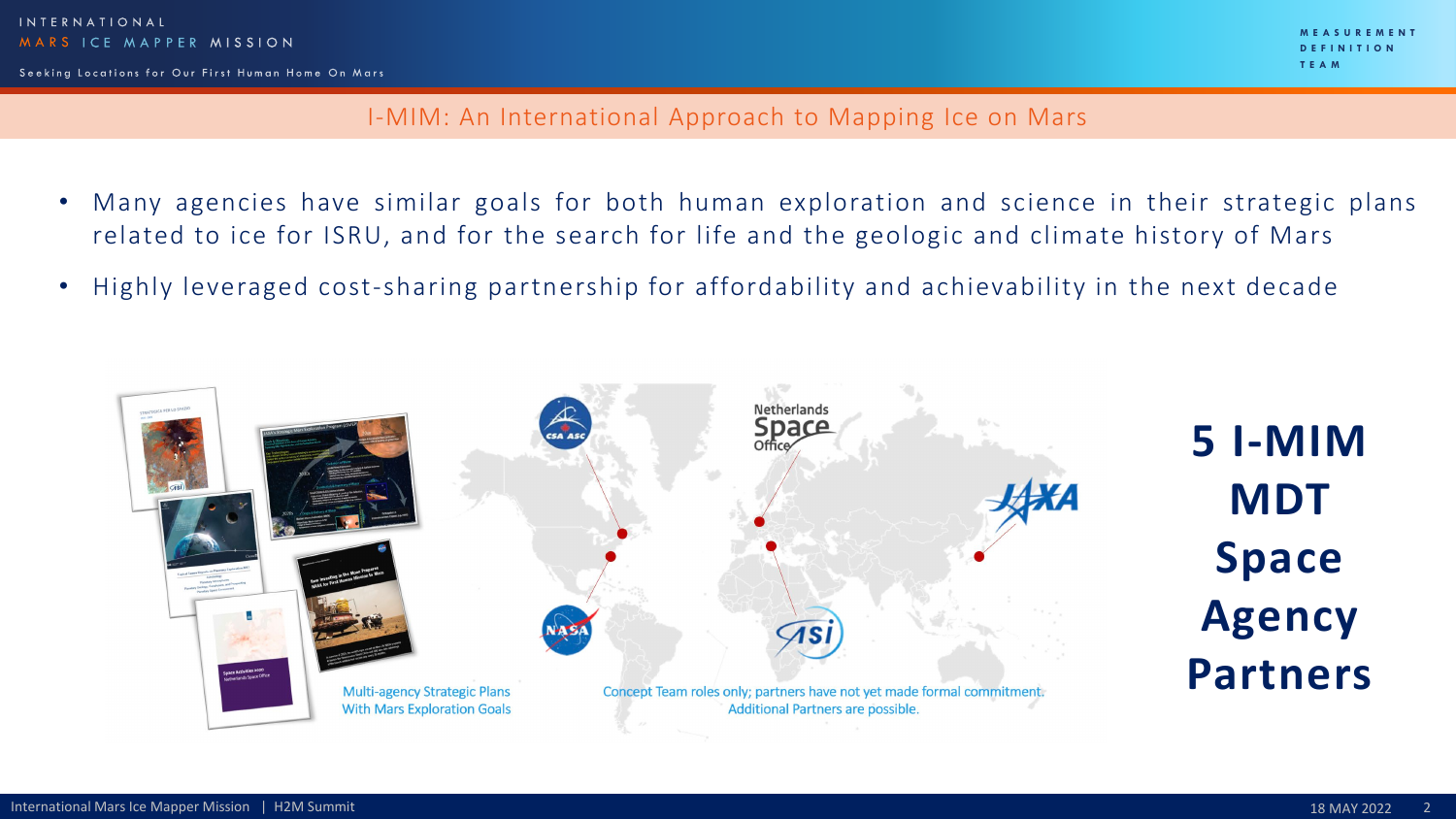#### I-MIM Mission Concept Overview



## Anchor Payload

- Anchor payload is a polarimetric Synthetic Aperture Radar (SAR)
- Tailored for detection of shallow subsurface ice and characterization of surface properties

## Measurement Definition Team (MDT)

- Internationally competed team of radar, human exploration, and planetary science experts
- Key Task: provide measurement requirements for SAR payload and identify potential complementary payloads required to assess candidate human landing sites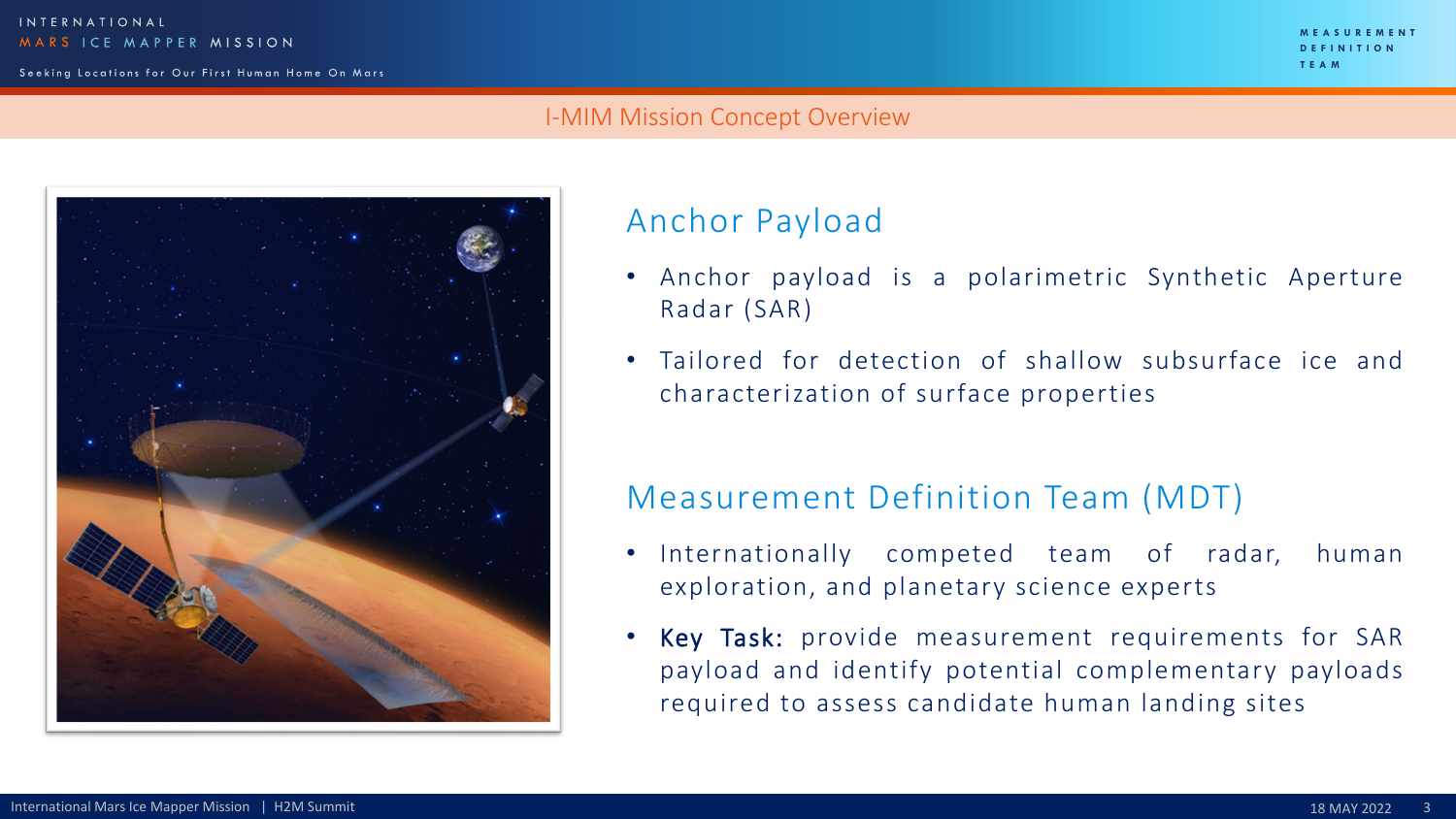CATEGORIES OF

CATEGORIES OF

| $\boldsymbol{\mathcal{C}}$<br>$\mathsf{Z}% _{0}\!\left( \mathbb{Z}\right) \equiv\mathbb{Z}_{0}\!\left( \mathbb{Z}\right)$ | <b>WHERE IS THE</b>                           | 1. ICE PRESENCE AND CONCENTRATION     | 1.1 Depth to Top of Ice Table (thickness of overburden)<br>1.2 Ice Mass in Column of 10 m<br>1.3 Nature of Ice/Overburden Transition<br>Layering of Ice in Upper 10 m<br>1.4<br>Candidate Ice Lenses in Overburden<br>1.5 |  |  |
|---------------------------------------------------------------------------------------------------------------------------|-----------------------------------------------|---------------------------------------|---------------------------------------------------------------------------------------------------------------------------------------------------------------------------------------------------------------------------|--|--|
| $\Box$                                                                                                                    | HUMAN-ACCESSIBLE ICE                          | 2. LATERAL EXTENT & CONTINUITY OF ICE | 2.1 Spatial Continuity of Ice (Patchiness)                                                                                                                                                                                |  |  |
|                                                                                                                           |                                               |                                       | 2.2 Horizontal Distribution of Ice within 5 km Radius                                                                                                                                                                     |  |  |
| $\mathsf{\Sigma}$                                                                                                         | <b>ON MARS?</b>                               |                                       | 3.1 Solutes in Ice or Ice Matrix                                                                                                                                                                                          |  |  |
| $\sqcup$<br>$\alpha$                                                                                                      |                                               |                                       | 3.2 Rocks in Ice or Ice Matrix                                                                                                                                                                                            |  |  |
|                                                                                                                           |                                               | 3. NON-ICE CONSTITUENTS IN THE MATRIX | 3.3 Ice Porosity                                                                                                                                                                                                          |  |  |
|                                                                                                                           |                                               |                                       | 3.4 Layering and Tilt of Lithics in Ice                                                                                                                                                                                   |  |  |
|                                                                                                                           |                                               |                                       | 3.5 Presence of Liquids                                                                                                                                                                                                   |  |  |
|                                                                                                                           |                                               |                                       | 4.1 Thermal Properties of Overburden (thermal inertia)                                                                                                                                                                    |  |  |
| $\boldsymbol{\mathsf{S}}$                                                                                                 |                                               |                                       | 4.2 Density of Overburden                                                                                                                                                                                                 |  |  |
| $\blacktriangleleft$<br>$\Box$                                                                                            |                                               | <b>4. OVERBURDEN PROPERTIES</b>       | 4.3 Load-bearing Capacity of Overburden                                                                                                                                                                                   |  |  |
|                                                                                                                           | <b>CAN REGIONS OF</b><br>HUMAN-ACCESSIBLE ICE |                                       | 4.4 Average/Bulk Porosity of Overburden                                                                                                                                                                                   |  |  |
|                                                                                                                           |                                               |                                       | Hardness of Overburden<br>4.5                                                                                                                                                                                             |  |  |
| $\sum$                                                                                                                    |                                               |                                       | 4.6 Stratigraphy/Interbedding                                                                                                                                                                                             |  |  |
|                                                                                                                           | <b>SUPPORT SURFACE OPERATIONS?</b>            |                                       | 5.1 Surface Rock Size Distribution                                                                                                                                                                                        |  |  |
|                                                                                                                           |                                               | <b>5. SURFACE CHARACTERISTICS</b>     | Lithology of Surface Cover<br>5.2                                                                                                                                                                                         |  |  |
| $\Box$                                                                                                                    |                                               |                                       | 5.3 Surface Morphology                                                                                                                                                                                                    |  |  |
| $\Box$                                                                                                                    |                                               |                                       | 5.4 Surface Topography and Texture                                                                                                                                                                                        |  |  |
| $\Box$                                                                                                                    |                                               |                                       | 6.1 Ice Emplacement                                                                                                                                                                                                       |  |  |
|                                                                                                                           |                                               |                                       | 6.2 Ice Age                                                                                                                                                                                                               |  |  |
| $\mathsf{Z}% _{M_{1},M_{2}}^{\alpha,\beta}(\mathbb{R}^{N})$                                                               | WHAT ADDITIONAL ICE SCIENCE                   |                                       | 6.3 Ice/Snow/Firn Grain Size and Density                                                                                                                                                                                  |  |  |
| $\Box$                                                                                                                    |                                               | <b>6. POST-LANDING SCIENCE</b>        | 6.4 Surface Frost Thickness, Extent, Seasonality, Composition                                                                                                                                                             |  |  |
|                                                                                                                           | IS POSSIBLE?                                  |                                       | 6.5 Temperature Profile                                                                                                                                                                                                   |  |  |
| $\mathsf{\Sigma}% _{M_{1},M_{2}}^{\alpha,\beta}$                                                                          |                                               |                                       | 6.6 Surface Environment                                                                                                                                                                                                   |  |  |
|                                                                                                                           |                                               |                                       | 6.7 Subsurface Diurnal or Seasonal Ice/Ice-soil Mixtures                                                                                                                                                                  |  |  |
| $\mathsf{\Sigma}$                                                                                                         |                                               |                                       | 6.8 Presence/Volume of Methane Clathrates                                                                                                                                                                                 |  |  |
|                                                                                                                           |                                               |                                       | Surface Seismicity                                                                                                                                                                                                        |  |  |
| $\bigcirc$                                                                                                                |                                               |                                       | Surface Impact Rate                                                                                                                                                                                                       |  |  |
| $\bigcup$<br>$\sqcup$<br>$\alpha$                                                                                         | LONG-TERM HMP                                 | <b>Overburden Properties</b>          | Surface Rock Fracture Toughness                                                                                                                                                                                           |  |  |
|                                                                                                                           |                                               |                                       | Surface Soil/regolith Angle of Internal Friction                                                                                                                                                                          |  |  |
|                                                                                                                           | 'NICE TO HAVES'                               |                                       | Surface Soil/regolith Permeability                                                                                                                                                                                        |  |  |
|                                                                                                                           |                                               |                                       | Degree of Mass Wasting                                                                                                                                                                                                    |  |  |
|                                                                                                                           |                                               | <b>Post-landing Science</b>           | Aeolian Changes                                                                                                                                                                                                           |  |  |
|                                                                                                                           |                                               |                                       | Depth to Bedrock                                                                                                                                                                                                          |  |  |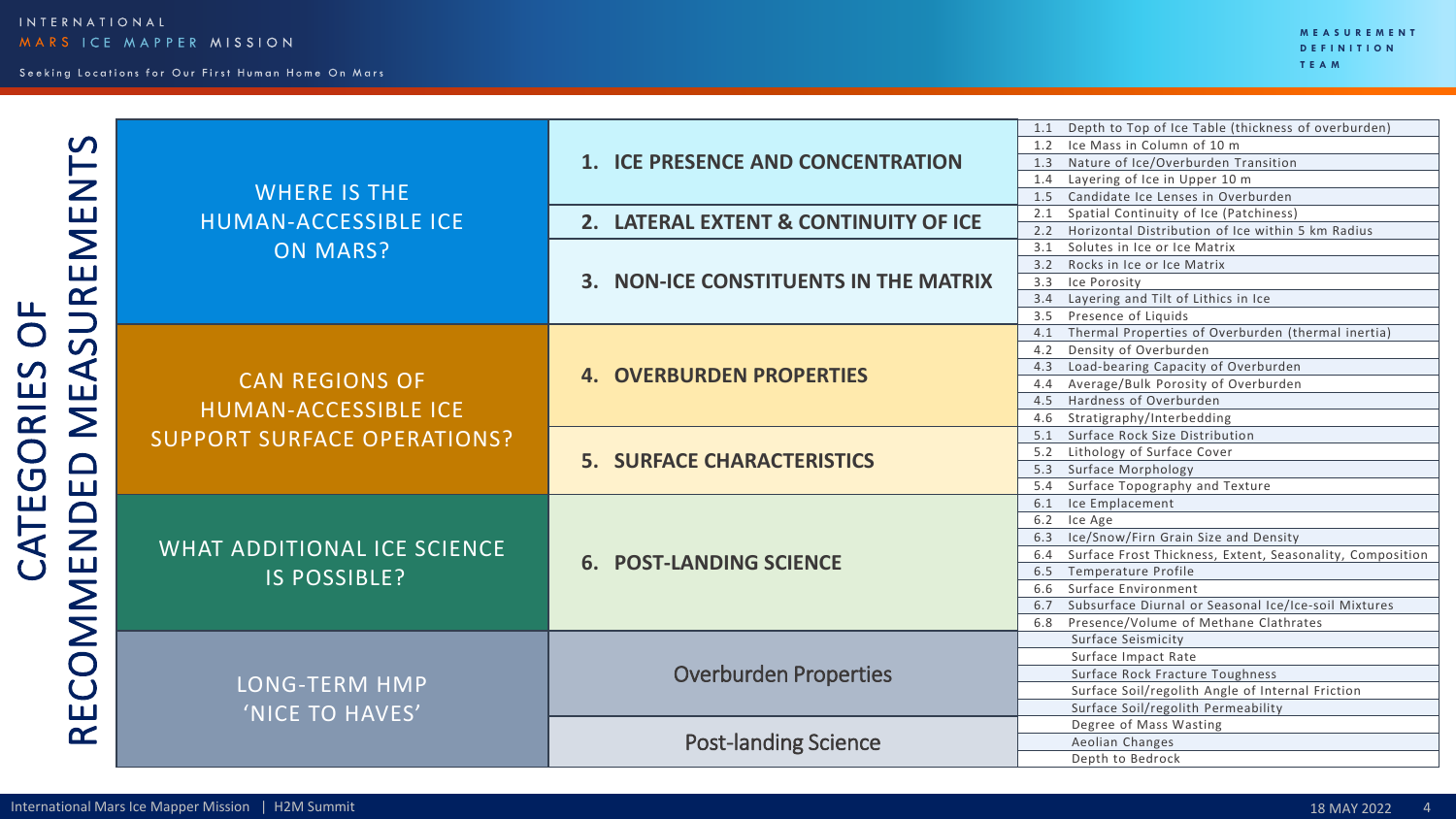Seeking Locations for Our First Human Home On Mars

**MEASUREMENT DEFINITION TEAM**

### I-MIM Provides Dual Reconnaissance and Science Benefits

To maximize return on investment, the MDT has identified significant scientific contributions that align with each partner Agency's strategic goals for Mars exploration.

**GEOLOGY**

|                                                                |                                             |                                                                                                                          | <b>Cratering Rate</b> |  |
|----------------------------------------------------------------|---------------------------------------------|--------------------------------------------------------------------------------------------------------------------------|-----------------------|--|
|                                                                | <b>Processes</b><br>shaping the<br>present. | <b>Mobile Sediments, Mass Wasting, and Seasonal</b><br>Change<br><b>Flowing Ice</b><br><b>Tectonic/Volcanic Activity</b> |                       |  |
|                                                                |                                             |                                                                                                                          |                       |  |
| <b>ATMOSPHERIC SCIENCE</b>                                     |                                             |                                                                                                                          |                       |  |
| 1 Volatile Cycling                                             |                                             | <b>Polar deposits</b>                                                                                                    | <b>PLDs</b>           |  |
| <b>Fine Structure of Layered Deposits</b>                      | <b>Processes that</b><br>shaped the         |                                                                                                                          | CO <sub>2</sub>       |  |
| <b>Seasonal Variability in:</b>                                | geologically                                |                                                                                                                          | Mid-latitude Ice      |  |
| <b>Seasonal Ice Cap Thickness</b>                              | recent past.                                | <b>Recent Volcanic Flow Emplacement,</b><br><b>Texture, and Composition</b>                                              |                       |  |
| Near-surface Ice Abundance                                     |                                             | <b>Surface/Near-surface Regolith Properties</b>                                                                          |                       |  |
| Depth to Ice Table                                             | <b>Processes that</b>                       | Identification/Characterization<br>of Buried Landforms                                                                   |                       |  |
| <b>Presence of Snowfall</b>                                    | shaped the                                  | <b>Crater Ejecta Emplacement and Degradation</b>                                                                         |                       |  |
| <b>Ionosphere Irregularities</b> (total electron content)<br>2 | more distant                                | <b>Past Volcanic Flow Emplacement, Texture</b>                                                                           |                       |  |
| 3 Recurring Slope Lineae                                       | past.                                       | <b>Stratigraphy, and Composition</b>                                                                                     |                       |  |
| <b>Near-surface Ice/Moisture Content</b>                       |                                             | <b>Regolith Development</b>                                                                                              |                       |  |
| <b>Surface Composition &amp; Deformation</b>                   |                                             | <b>Unique Radar Terrains</b><br>(Medusa Fossae, stealth regions, etc.)                                                   |                       |  |
|                                                                |                                             | <b>Lava Tubes and Skylights</b>                                                                                          |                       |  |

| <b>HABITABILITY</b>                            |
|------------------------------------------------|
| <b>1Presence of Liquid Brines</b>              |
| <b>Global Distribution and Nature of Ice</b>   |
| Past Ice                                       |
| Shallow ice                                    |
| <b>Subsurface Void Detection</b>               |
| Large voids (human scale)                      |
| Small Voids (microbe scale)                    |
| <b>Past Fluvial and Glaciofluvial Activity</b> |
| <b>Planetary Protection</b>                    |
| <b>Human Health Hazards</b>                    |
|                                                |
| 18 MAY 2022                                    |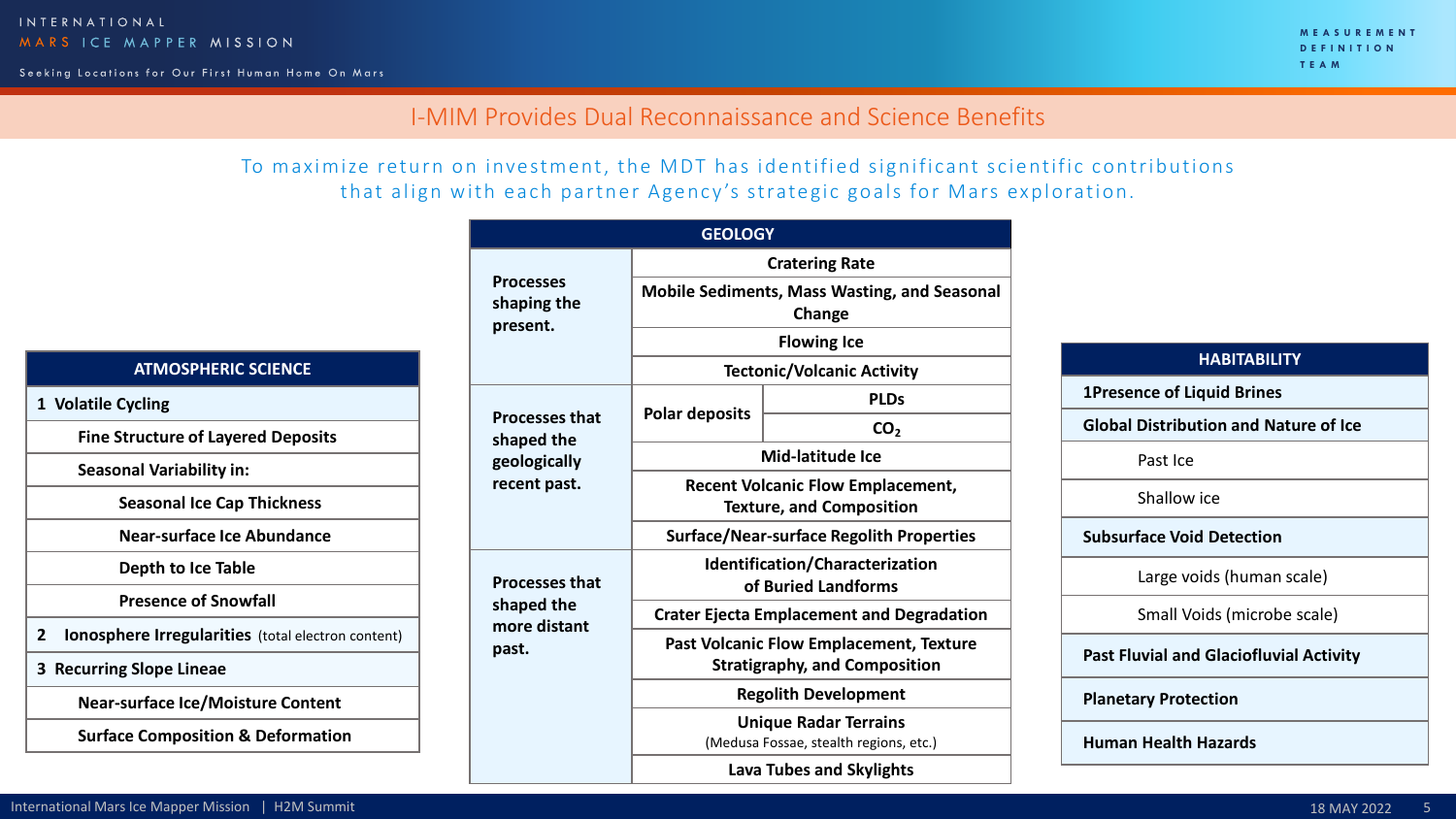#### MDT Preliminary Findings

## Radar Observations Meet Reconnaissance and Science Needs

• Most of the high-priority reconnaissance objectives can be met with the currently scoped radar instrument, along with a broad suite of additional science investigations

## Other Measurements May be Necessary

• The MDT is evaluating the merits of complementary instruments, including high-resolution imaging and low frequency radar sounding capabilities

## Human Landing Site Assessment is a Multi-Step Process

• Ice and geotechnical property mapping orbiter would be an important first step in a tiered human landing site selection process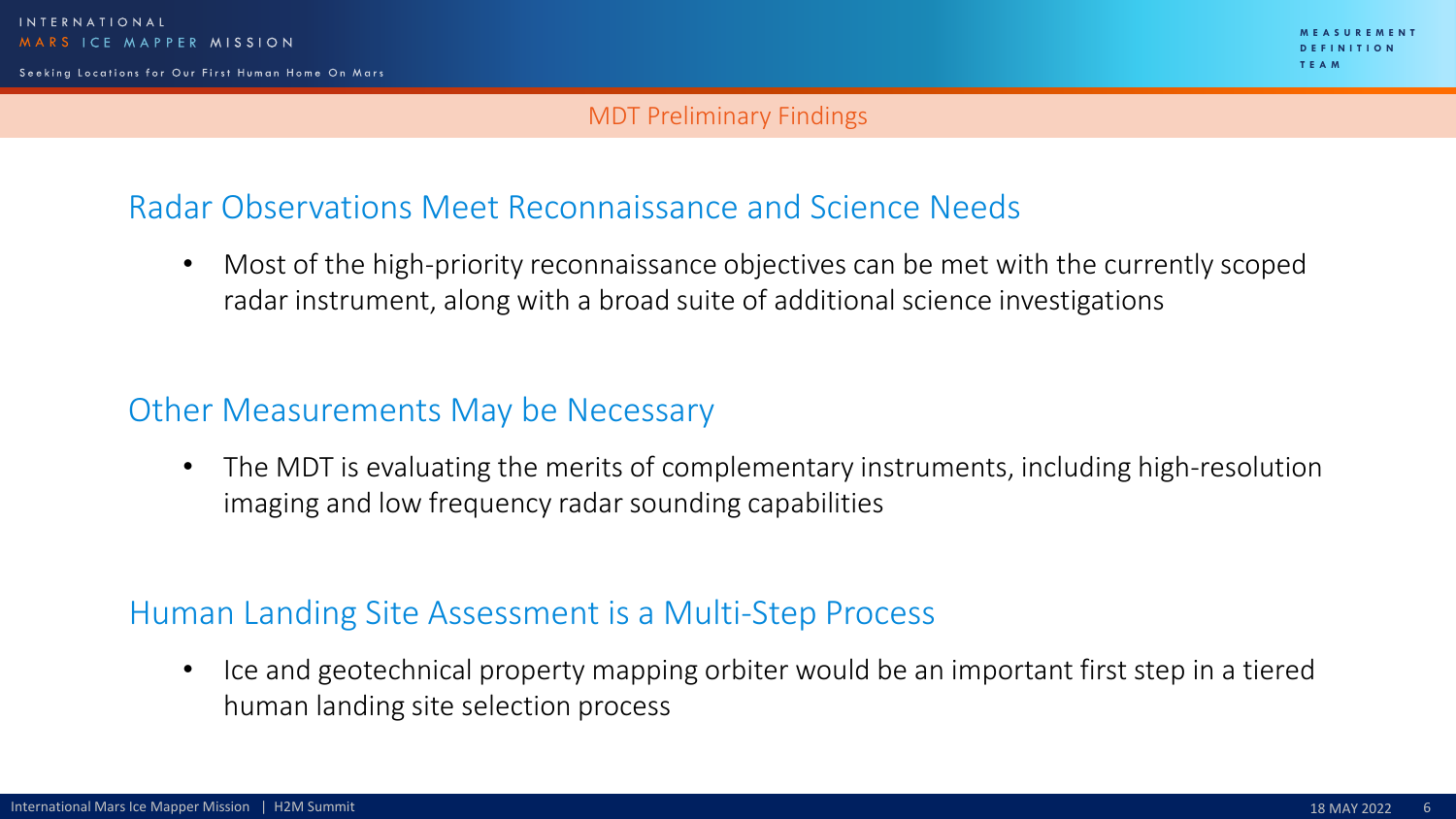# BACK - U P